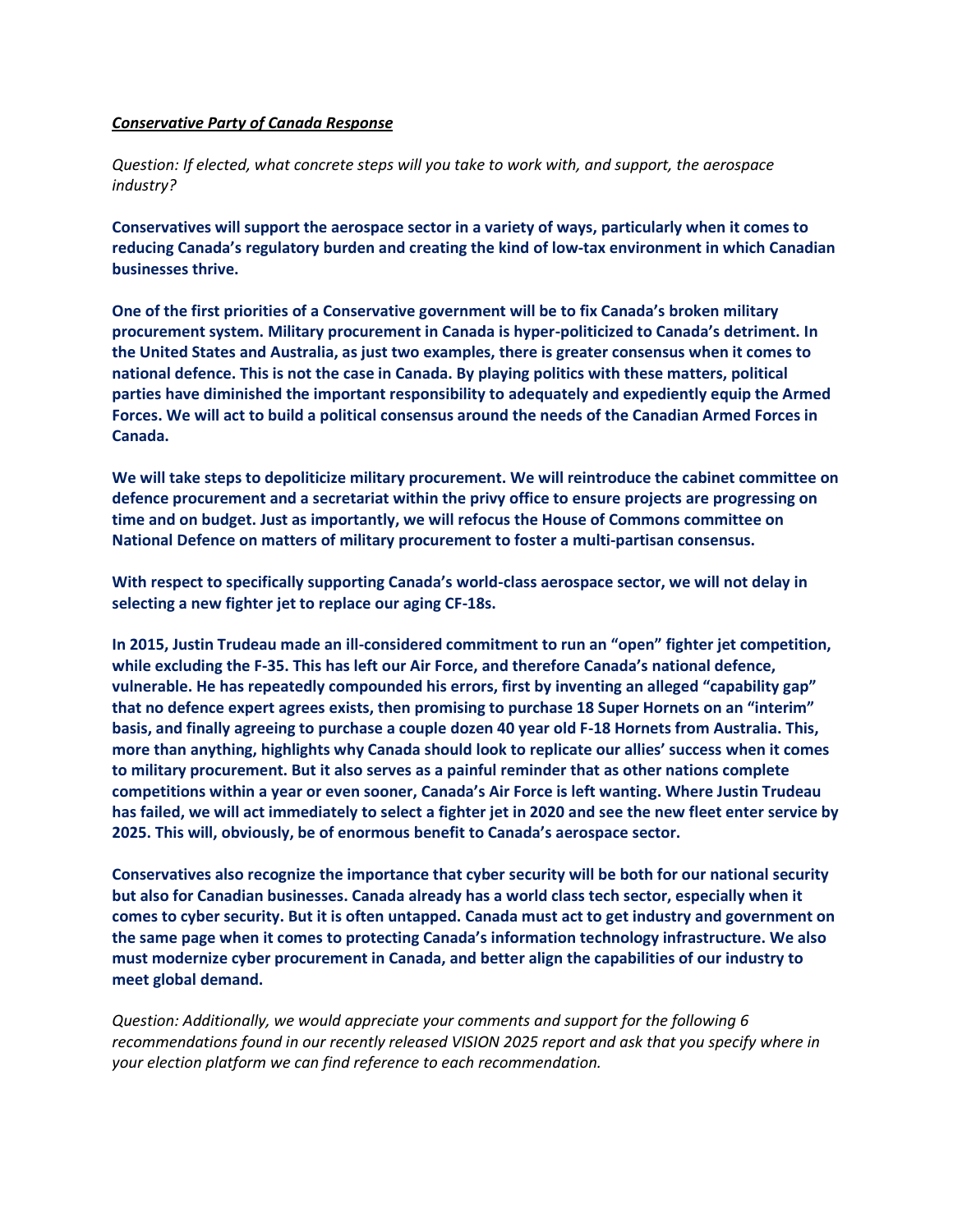**RECOMMENDATION 1: Building the most skilled and talented workforce in the world (As per page 28 CPC Platform)**

**Conservatives recognize that Canadian industry needs to keep and attract the best and the brightest workers. We will ensure government re-training programs meet the demand for skills required for the jobs of today and tomorrow. The biggest competitive advantage that Canada's technology sector has is highly skilled workers and talent. We also hear that critical skills shortages are hurting our tech industry's ability to grow. We will establish success measures for the hundreds of millions of dollars that the Government of Canada currently spends to prepare Canadians for the workforce. A new Conservative government will work with colleges and universities to make sur courses, programs, and academic curricula reflect the demands of today's labour market so that we are setting our students up for success.**

**To match prospective immigrants with jobs in Canada and to help Canadian employers fill skills shortages, we will reverse Justin Trudeau's policy decision to reduce the number of points awarded for a job offer under the Express Entry Program. We will restructure the program to better match its original intent, attracting the world's best and brightest to help our industries succeed.** 

**A new Conservative government will also work to keep the best and brightest talent in Canada after they finish university. International students educated in Canada are ideal candidates to help fill gaps in the Canadian job market. We will prepare and implement a plan to match students with jobs, focusing on high-demand skills.**

**To increase opportunities for Canadians to work anywhere in Canada, we will expand the Red Seal Program to recognize common credentials. We will work with the provinces and territories to harmonize apprenticeship training and trade certification in their jurisdictions.**

**RECOMMENDATION 2: Ensuring small and medium-sized business thrive and grow (as per page 17 & 35 of CPC Platform)**

**Canada needs a strong, dynamic economy that encourages investment to provide work and opportunity for all Canadians. Justin Trudeau has imposed high taxes and burdensome regulations. He has attacked small business owners, making it harder for them to grow their business and hire Canadians. The promise of potential is what makes Canada unique and special, and this should not be taken for granted. Like many Western countries, Canada will face a massive demographic shift in the coming decade. As our baby boomers retire, we will need workers, innovators, job creators, and risktakers to sustain a thriving economy and ensure the high standard of living that Canadians enjoy and expect. To create and maintain more good jobs, as Prime Minister, Andrew Scheer will:** 

- **Repeal Trudeau's Carbon Tax**
- **Stop Justin Trudeau's attacks on small business**
- **Create a National Energy Corridor**
- **Boost innovation**
- **Support economic immigration**
- **Get infrastructure built**
- **Promote interprovincial trade**
- **Support key Canadian industries**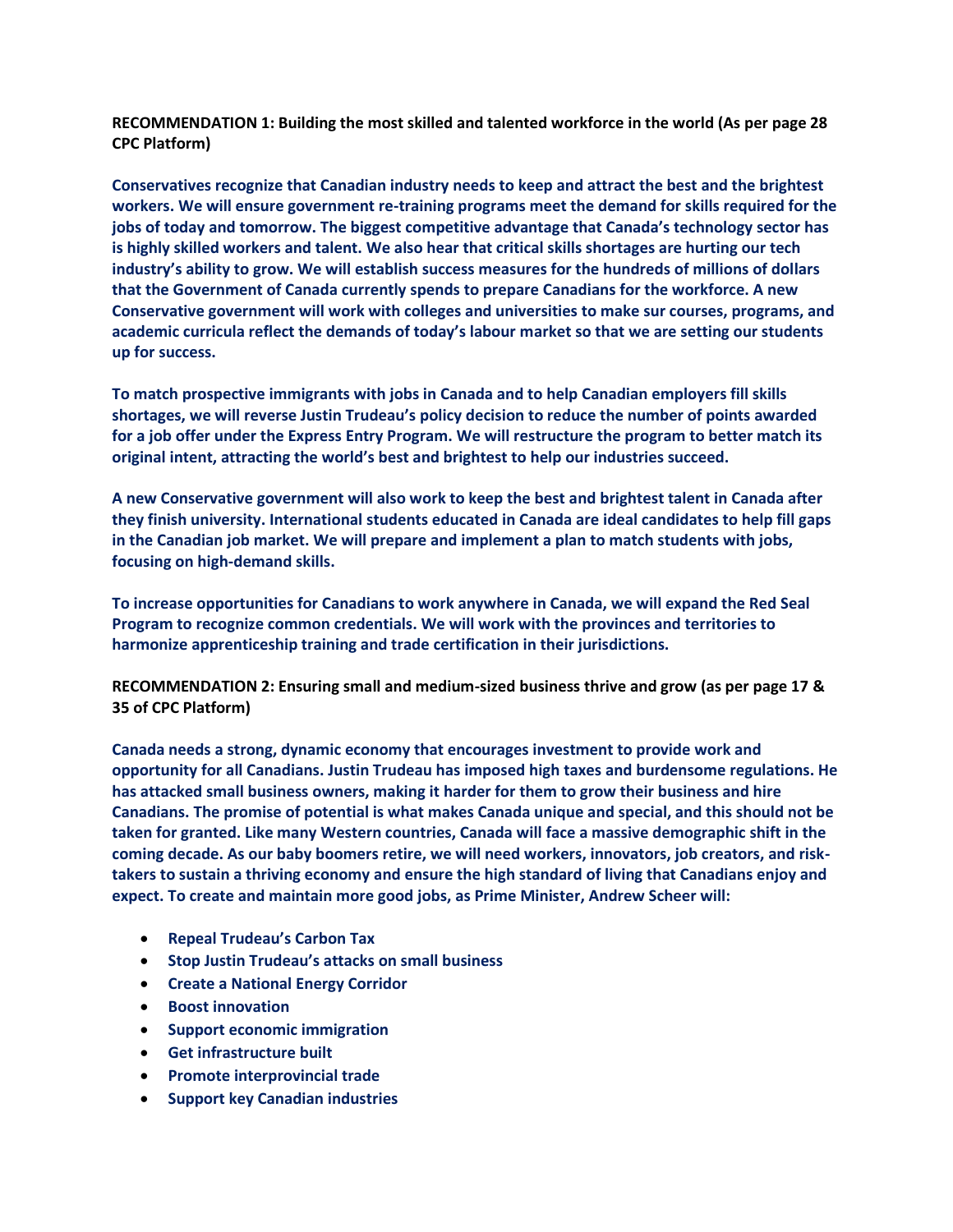**To ensure hardworking small business owners are not punished for investing in their business or saving for their retirement, we will repeal Justin Trudeau's tax increases by restoring access to the small business deduction for those companies targeted by Trudeau. In Canada, 8.3 million people are employed by small businesses. A new Conservative government will make sure our small business owners can get ahead and keep driving our economy into the future.** 

**Trudeau promised that passive investments currently held by small businesses would be grandfathered in under the new rules. He broke that promise when he brought in this new tax on their savings.** 

**To recognize the contributions and sacrifices that families make to running a business, we will exempt spouses from Justin Trudeau's new rules that impose significant tax increases on dividends for the partners of hardworking business owners. The contributions of a spouse to a business cannot simply be measured in investments of time and money.**

**Manufacturers are a vital engine of the Canadian economy accounting (directly and indirectly) for 25 per cent of employment and 30 per cent of GDP. However, many in this sector, including the aerospace sector, have struggled with a deteriorating competitive environment because of higher costs, more regulation, and a federal government that has ignored their plight. Worse, Canada has been losing ground to other countries and more manufacturers are moving to the US. Canada's manufacturers are some of the best in the world, but the Liberal government is making it impossible for them to win. To make Canada the premier destination in the world to invest and build a business, we will review the tax system to improve Canada's competitiveness to attract more jobs and investment, including in the manufacturing sector.**

**We will also reduce the regulatory burden by 25 per cent. Manufacturers have told us that they are struggling under Canada's regulatory burden and need relief in order to compete internationally.** 

**To diversify Canada's trade toward emerging markets and reduce dependence on the US, we will sign free trade agreements with Mercosur, ASEAN, and the UK. We will stand up for Canada's strategic industries and pursue opportunities for Canadian manufacturers to increase growth and exports.**

**RECOMMENDATION 3: Using innovation to capture new opportunities, including carbon-neutral flight and unmanned vehicles (As per page 22 of CPC Platform)**

**Research and development in Canada is strong, but we are falling behind in our ability to commercialize and scale up successful companies. Canada is not capitalizing on our innovation, and in a world of great competition and network effects that encourage winner-take-all platforms, this hurts our productivity growth. Canada needs to be aggressive in developing new technology and ensuring that we grow leading companies here at home.** 

**Most importantly, we have to make sure Canadian companies stay in Canada. Other countries have lowered taxes and reduced regulation, while Canada has gone in the opposite direction – increased taxes on business and increased regulation. Too many promising Canadian technology companies have been sold to US investors, taking intellectual property and wealth benefits away from Canadians. Our comprehensive review of the tax system will enable and encourage Canadian entrepreneurs do business, innovate, and create jobs in Canada.**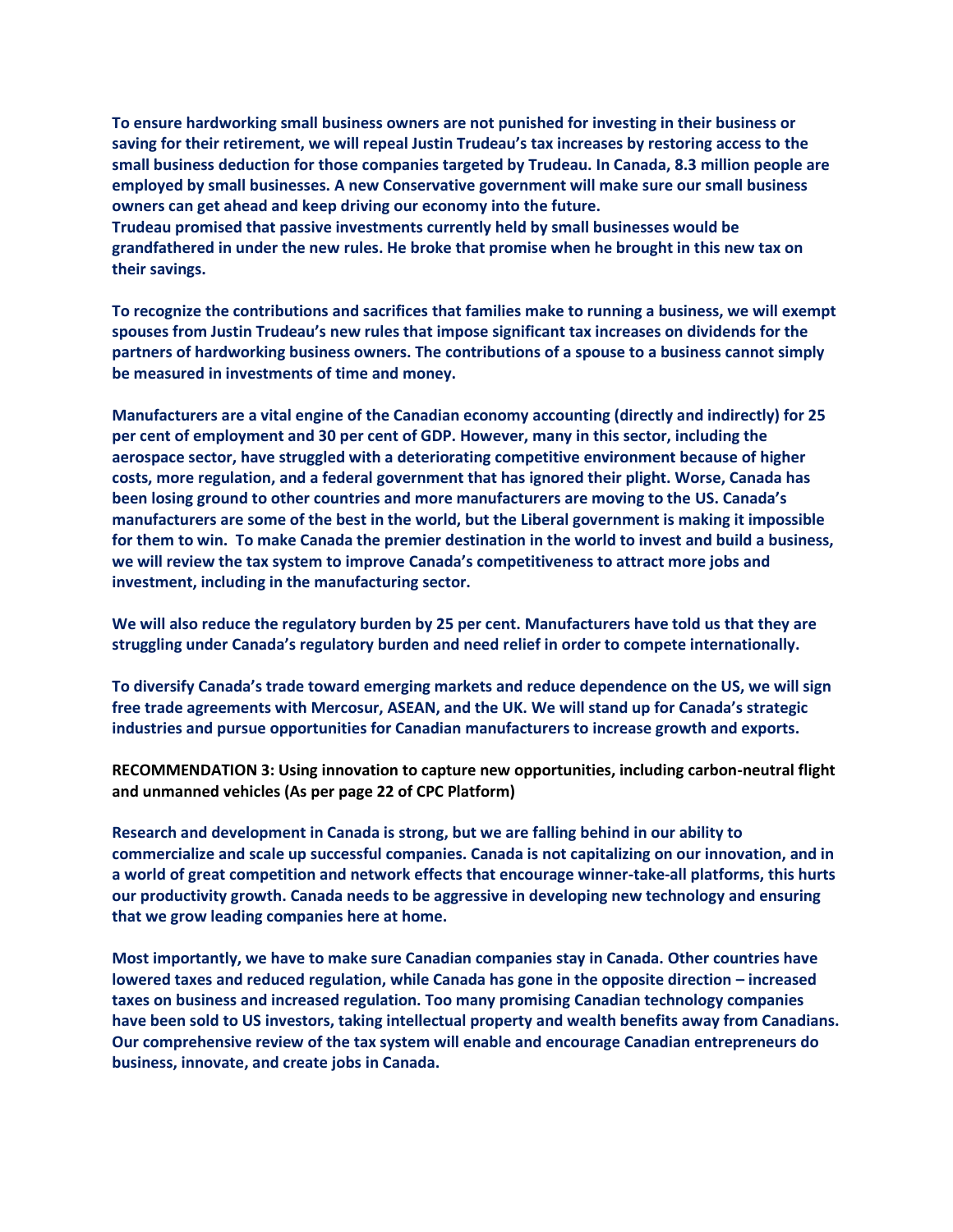**A new Conservative government will make Canada a premier destination to invest and build a business, to innovate and commercialize new technologies. We will review the tax code, reduce regulation, and improve Canadian immigration programs and skills development. We can make a transformative difference to the Canadian investment climate.**

**Furthermore, to incentivize the green technology sector to do research and development as well as commercialization here in Canada, we will reduce the tax rate to 5 per cent on income that is generated from green technology developed and patented in Canada. This is to encourage Canada to be a destination for green innovation. The increased supply of new emissions-reducing technology will in turn make green technology options more affordable for Canadians.**

**RECOMMENDATION 4: Investing to maintain Canada's status as a world-class regulator** 

**To make it easier for job creators to succeed, a new Conservative government will reduce the regulatory burden by 25 per cent over our four-year mandate. We will set targets for each minister and each department. To get there, we will implement a 2-for-1 rule whereby the government would have to get rid of two regulations before imposing any new one. This will help to lower unnecessary costs for entrepreneurs and to make it easier to start and run a business.** 

**The Canadian Chamber of Commerce found that there were 131,754 regulations on the federal books in 2015. The Montreal Economic Institute found that they now number 136,000, an increase of 4,300 since Justin Trudeau became Prime Minister. These federal regulations are on top of hundreds of thousands of provincial rules and red tape, many of which are duplicated at the federal level.** 

**To lead government-wide regulatory reduction, we will assign responsibility for red tape reduction to a minister reporting directly to the Prime Minister. This will help to ensure that we meet our red tape reduction targets and eliminate, where possible, regulatory discrepancies and duplication with the provinces. We will call on experts from the private sector, individuals who truly understand the administrative burden of these regulations, to support the cost-benefit analysis.** 

**Furthermore, we will mandate all ministers and regulators to support innovation, economic growth, and competitiveness.**

**RECOMMENDATION 5: Leveraging Canada's role at the forefront of space**

**A Conservative Government will continue to invest in the full spectrum of science research, from the fundamental to the applied. We will invest in a review of innovation programs to see what is working, what could be improved. We will go ahead with all previous commitments on space research and exploration including the moon mission.**

**RECOMMENDATION 6: Maximizing defence procurement and government partnerships to drive new industrial growth**

**To equip the men and women of the Canadian Armed Forces, a new Conservative government will act and use Parliamentary institutions like the House of Commons Committee on National Defence to build a multi-partisan consensus around the needs of our military. For too long, our military heroes have been underserved by governments promising to deliver equipment only to come up short time and time again.**